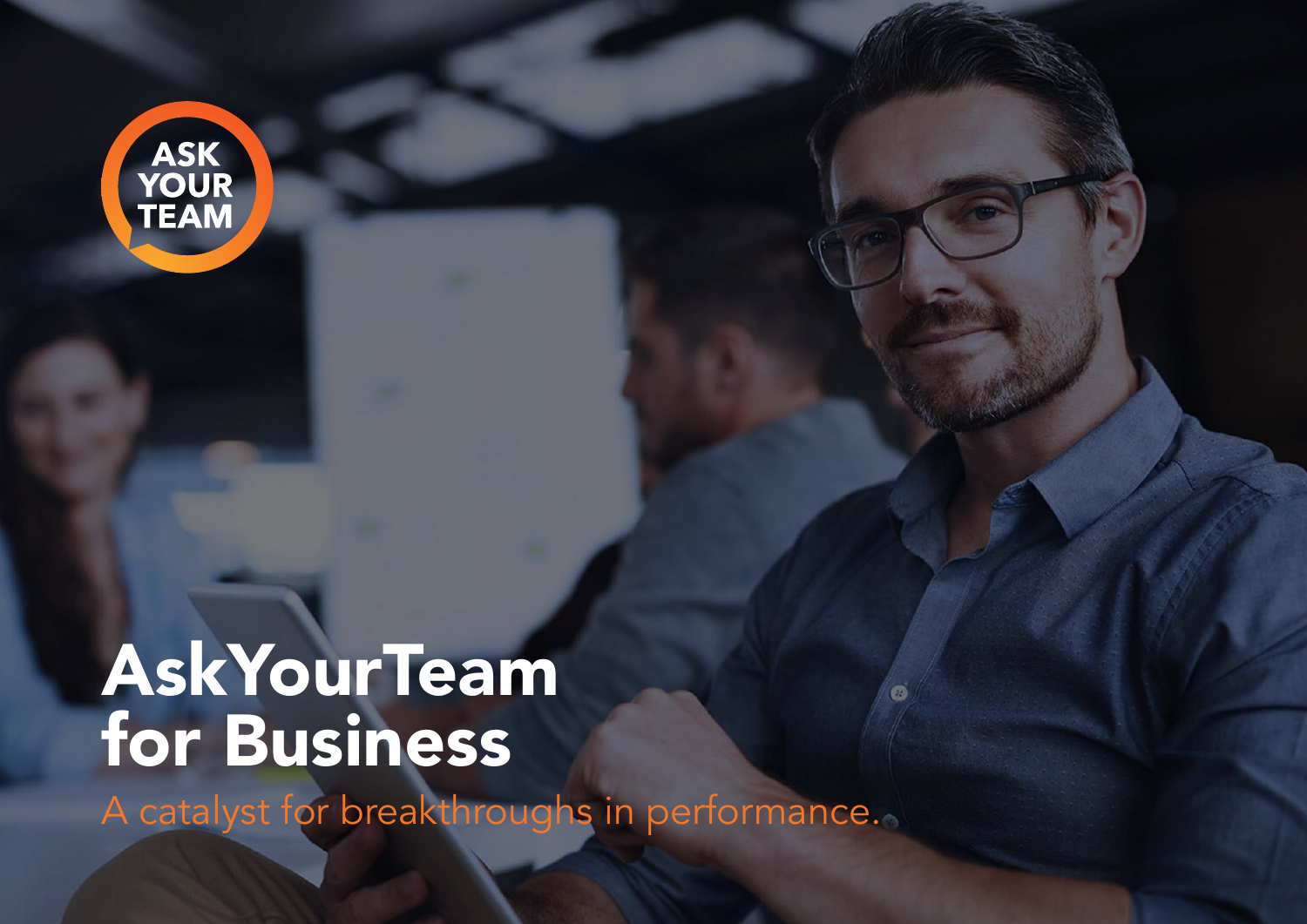# Contents

- 3) Introduction
- <sup>4</sup>) Benefits
- 5-8 Four steps to success
- <sup>9</sup> Support
- <sup>10</sup> Research
- <sup>12</sup> Book a demo



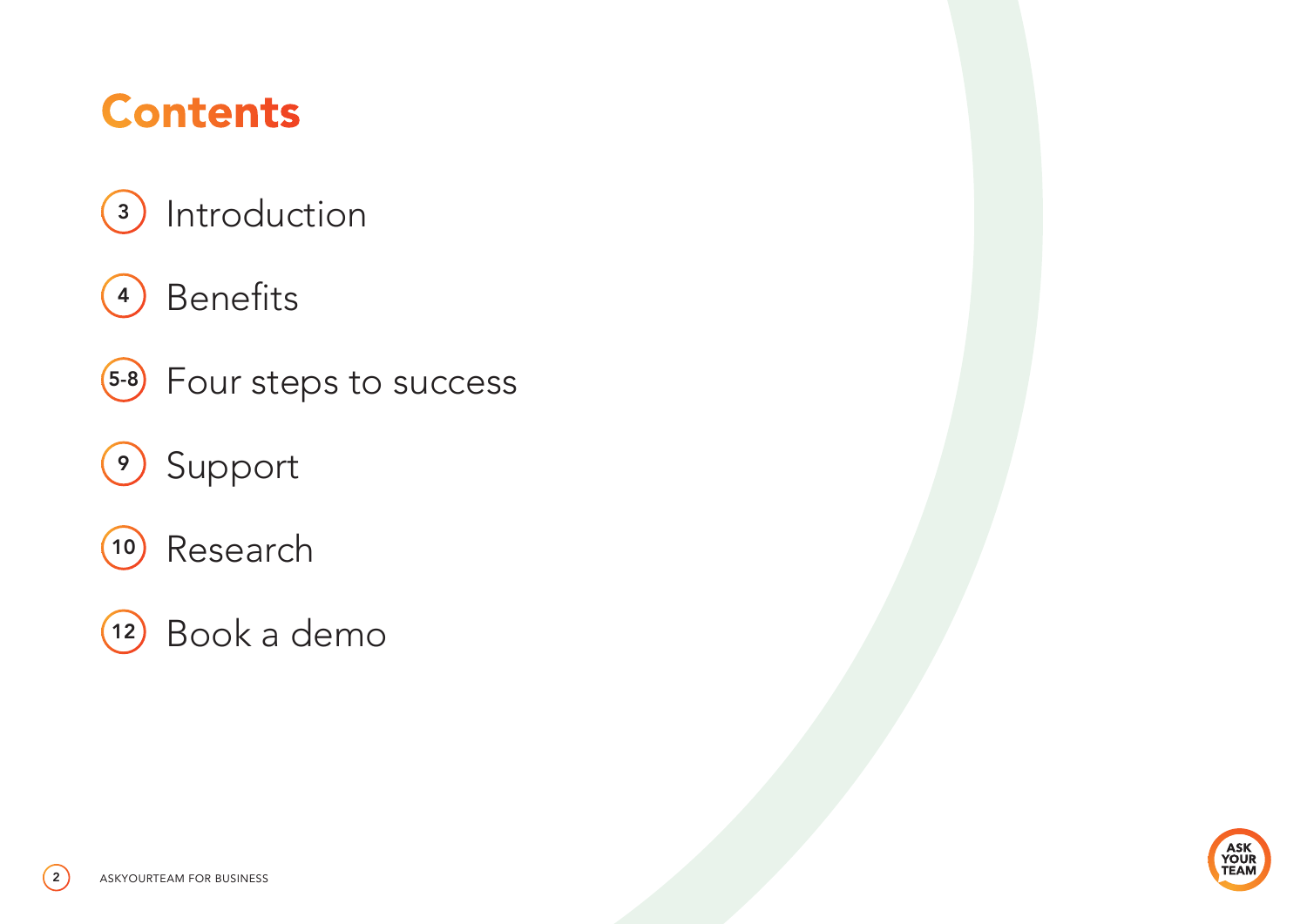#### INTRODUCTION

# Knowledge is Power

AskYourTeam allows you to uncover the knowledge held at all levels of your business.

We analysed the world's top leadership models to understand what the most successful businesses have in common. Then we built an independently-verified system to help you get to the heart of how your business is doing in each of these make-or-break areas.

But it doesn't stop there. AskYourTeam is a complete system that also reveals smart solutions to your business challenges, enables you to develop action plans, and measures your progress in real time. How? By tapping into the expertise inside your business. AskYourTeam involves everyone in your team in a cycle of continuous improvement, shining a light on threats and opportunities and bringing golden insights and solutions to the surface whenever you need them.

"AskYourTeam helps you direct your energy into the actions that will have the greatest impact on your business."

Jason Walker, MD New Zealand, Hays

—

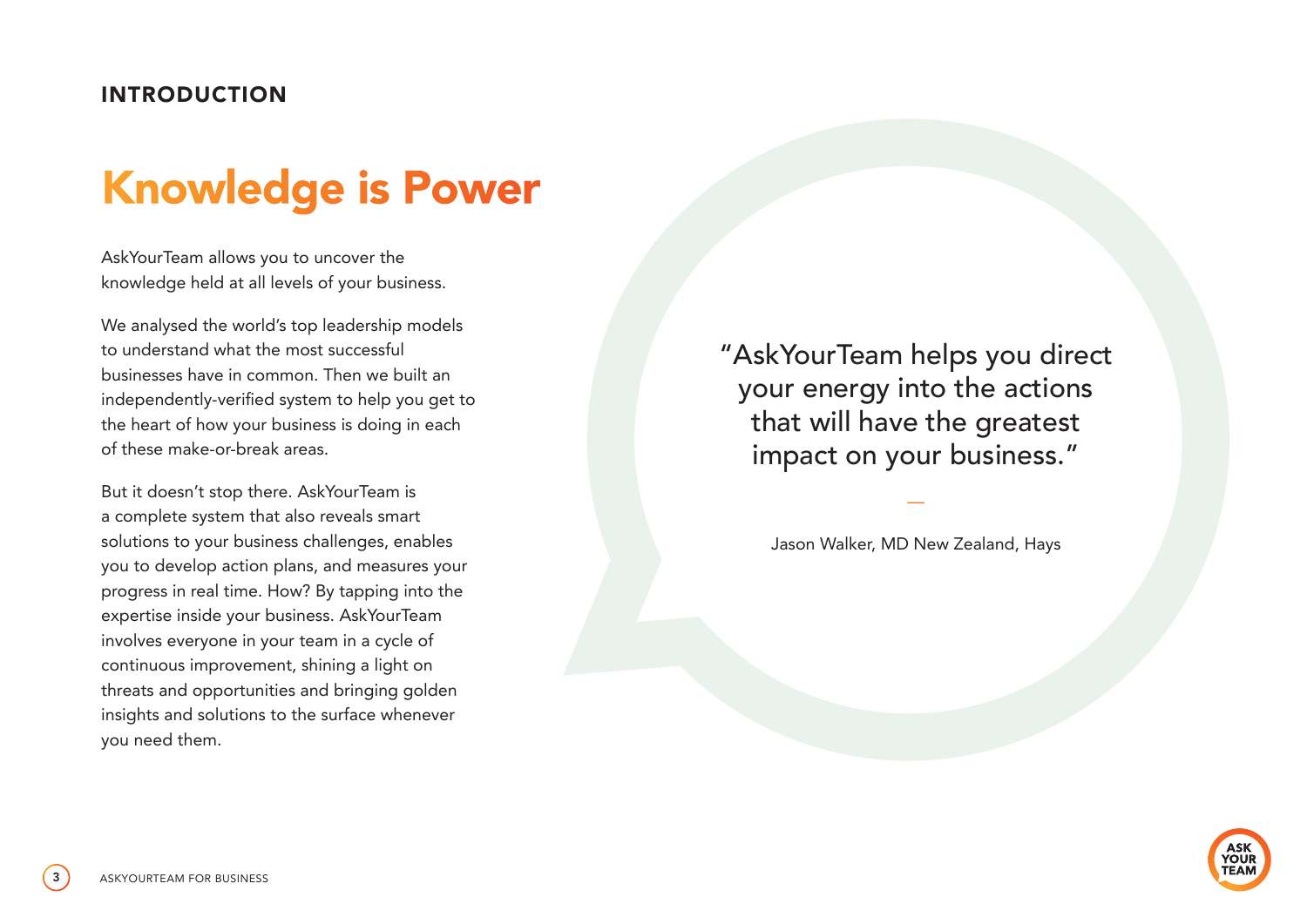#### **BENEFITS**

# Why use AskYourTeam?

The AskYourTeam system will enable you to:

### **TILLULULUI**

### Measure what matters

Understand precisely how your business is performing in the areas that research has shown have the greatest impact on success.



### Flex quickly

Keep nimble by asking whatever you want, whenever you want, of whomever you want - and get answers back fast.



### Mine the gold

Bring the good stuff to the surface by seeking honest feedback and smart solutions from your team - the inside experts.



### Build stronger leaders

Focus leaders' attention on the issues that matter most. Drive accountability by giving everyone a stake in the solutions.

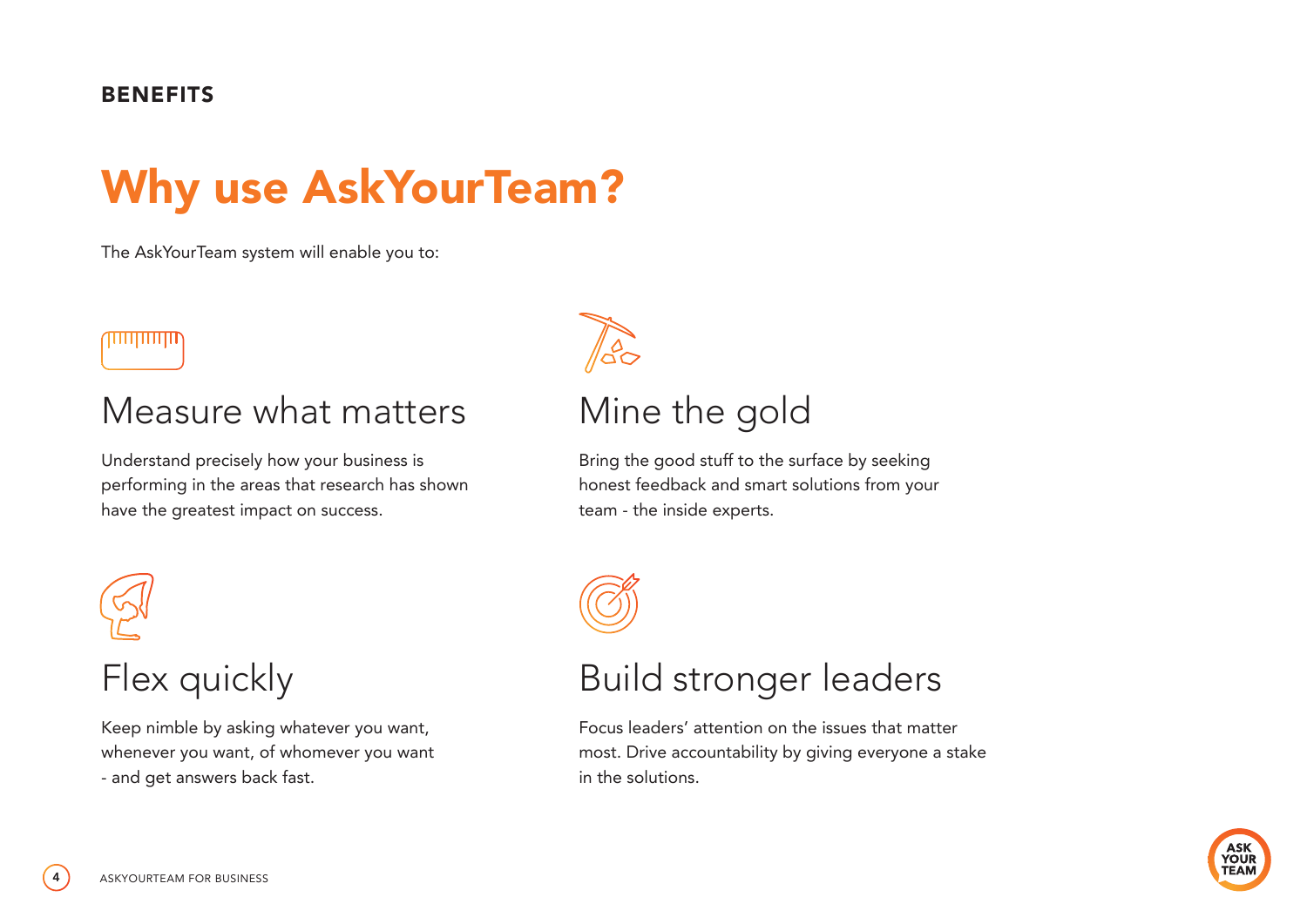### **Step Measure what matters**

We've done the hard yards to pinpoint the areas the world's most successful businesses excel in. Our research-based survey is designed to help you get to the heart of how your business is doing in each of these areas. Our expert team will work with you to customise the survey to your business' needs, so you can be sure you're asking the right questions.



**ASK** 

**YOUR TEAM**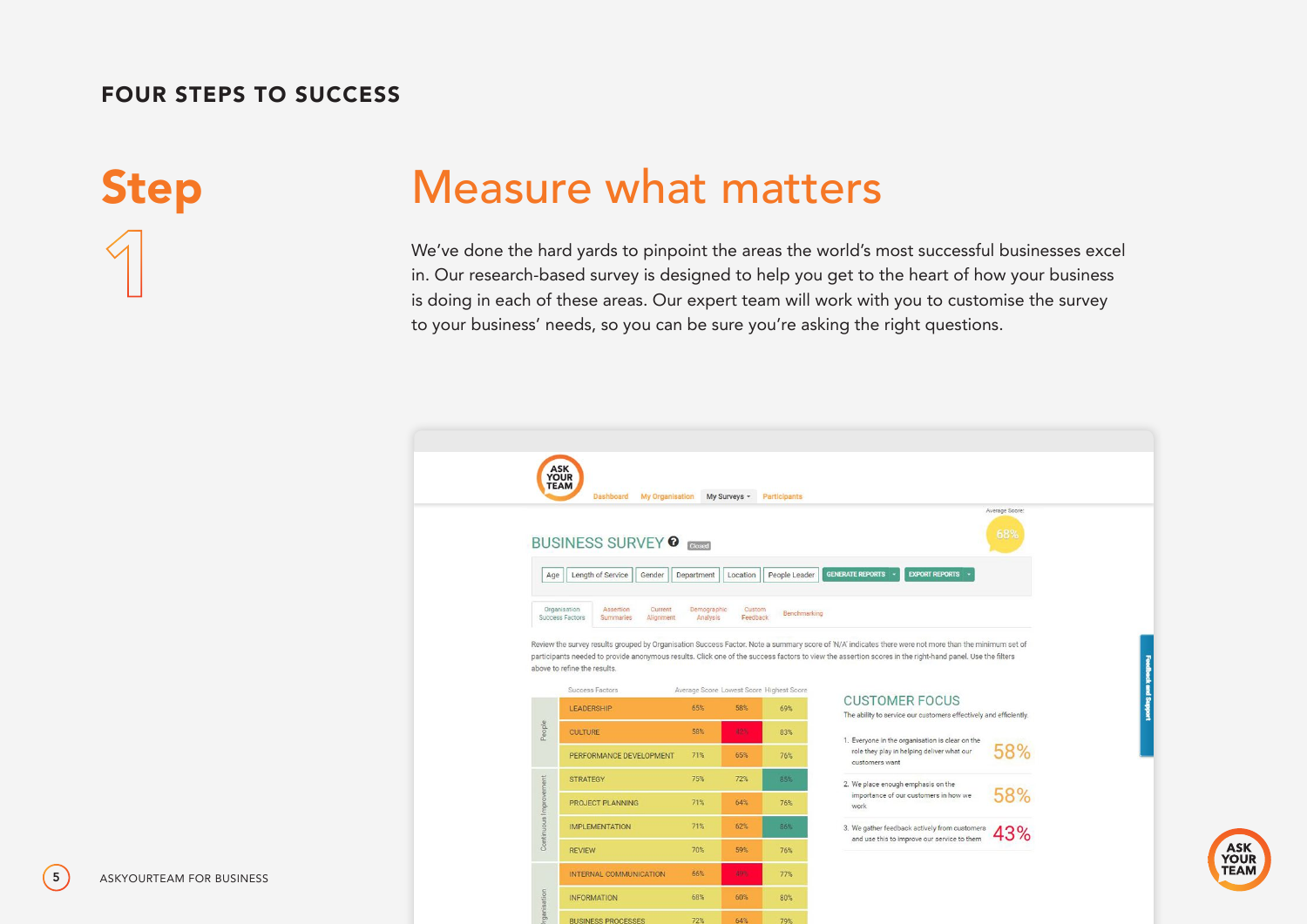# Step Mine the gold

Easy-to-use reports allow you to drill down using a range of criteria, such as department, team, years of experience and gender - allowing you to pinpoint exactly which areas need your attention. We'll show you how to mine the results to bring insights, ideas and solutions to the surface.

| BUSINESS SURVEY <sup>0</sup><br>Closed<br><b>GENERATE REPORTS</b><br><b>EXPORT REPORTS .</b><br>Length of Service<br>Location (1)<br>People Leader<br>Gender<br>Department<br>Age<br>Search<br>Organisation<br>Assertion<br>Current<br>Demographi<br>Select all<br>Success Factors<br>Analysis<br>Summaries<br>Alignment<br>Auckland<br>Review the survey results grouped by Organisation Success<br>A' indicates there were not more than the minimum set of<br><b>Hamilton</b><br>participants needed to provide anonymous results. Click on<br>ssertion scores in the right-hand panel. Use the filters<br>■ Wellington<br>above to refine the results.<br>Christchurch<br>Success Factors<br>Average Score<br><b>BUSINESS PROCESSES</b> | Average Score:<br>68% |
|---------------------------------------------------------------------------------------------------------------------------------------------------------------------------------------------------------------------------------------------------------------------------------------------------------------------------------------------------------------------------------------------------------------------------------------------------------------------------------------------------------------------------------------------------------------------------------------------------------------------------------------------------------------------------------------------------------------------------------------------|-----------------------|
|                                                                                                                                                                                                                                                                                                                                                                                                                                                                                                                                                                                                                                                                                                                                             |                       |
|                                                                                                                                                                                                                                                                                                                                                                                                                                                                                                                                                                                                                                                                                                                                             |                       |
|                                                                                                                                                                                                                                                                                                                                                                                                                                                                                                                                                                                                                                                                                                                                             |                       |
|                                                                                                                                                                                                                                                                                                                                                                                                                                                                                                                                                                                                                                                                                                                                             |                       |
|                                                                                                                                                                                                                                                                                                                                                                                                                                                                                                                                                                                                                                                                                                                                             |                       |
|                                                                                                                                                                                                                                                                                                                                                                                                                                                                                                                                                                                                                                                                                                                                             |                       |
|                                                                                                                                                                                                                                                                                                                                                                                                                                                                                                                                                                                                                                                                                                                                             |                       |
|                                                                                                                                                                                                                                                                                                                                                                                                                                                                                                                                                                                                                                                                                                                                             |                       |
| Dunedin<br>65%<br>LEADERSHIP                                                                                                                                                                                                                                                                                                                                                                                                                                                                                                                                                                                                                                                                                                                |                       |
| Ensuring the presence and implementation of sound business<br>processes                                                                                                                                                                                                                                                                                                                                                                                                                                                                                                                                                                                                                                                                     |                       |
| People<br>58%<br>42%<br><b>CULTURE</b><br>83%                                                                                                                                                                                                                                                                                                                                                                                                                                                                                                                                                                                                                                                                                               |                       |
| 1. We have the technology to support our<br>65%<br>71%<br>PERFORMANCE DEVELOPMENT<br>76%<br>business processes                                                                                                                                                                                                                                                                                                                                                                                                                                                                                                                                                                                                                              | 79%                   |
| 75%<br>72%<br>85%<br><b>STRATEGY</b><br>2. We identify and act effectively on                                                                                                                                                                                                                                                                                                                                                                                                                                                                                                                                                                                                                                                               |                       |
| opportunities to grow revenue<br>71%<br>64%<br>76%<br>PROJECT PLANNING                                                                                                                                                                                                                                                                                                                                                                                                                                                                                                                                                                                                                                                                      | 77%                   |
| Continuous Improvement<br>3. We identify and act effectively on<br>71%<br>62%<br>opportunities to reduce cost<br><b>IMPLEMENTATION</b><br>86%                                                                                                                                                                                                                                                                                                                                                                                                                                                                                                                                                                                               | 74%                   |
| 4. The health, safety and well being of all our<br>70%<br>59%<br>76%<br><b>REVIEW</b>                                                                                                                                                                                                                                                                                                                                                                                                                                                                                                                                                                                                                                                       |                       |
| people is a top priority in the organisation<br>and this is reflected consistently in our<br>66%<br>49%                                                                                                                                                                                                                                                                                                                                                                                                                                                                                                                                                                                                                                     | 73%                   |
| INTERNAL COMMUNICATION<br>77%<br>environment, systems and processes<br>anisation                                                                                                                                                                                                                                                                                                                                                                                                                                                                                                                                                                                                                                                            |                       |

**ASK YOUR TEAM** 

**6** ASKYOURTEAM FOR BUSINESS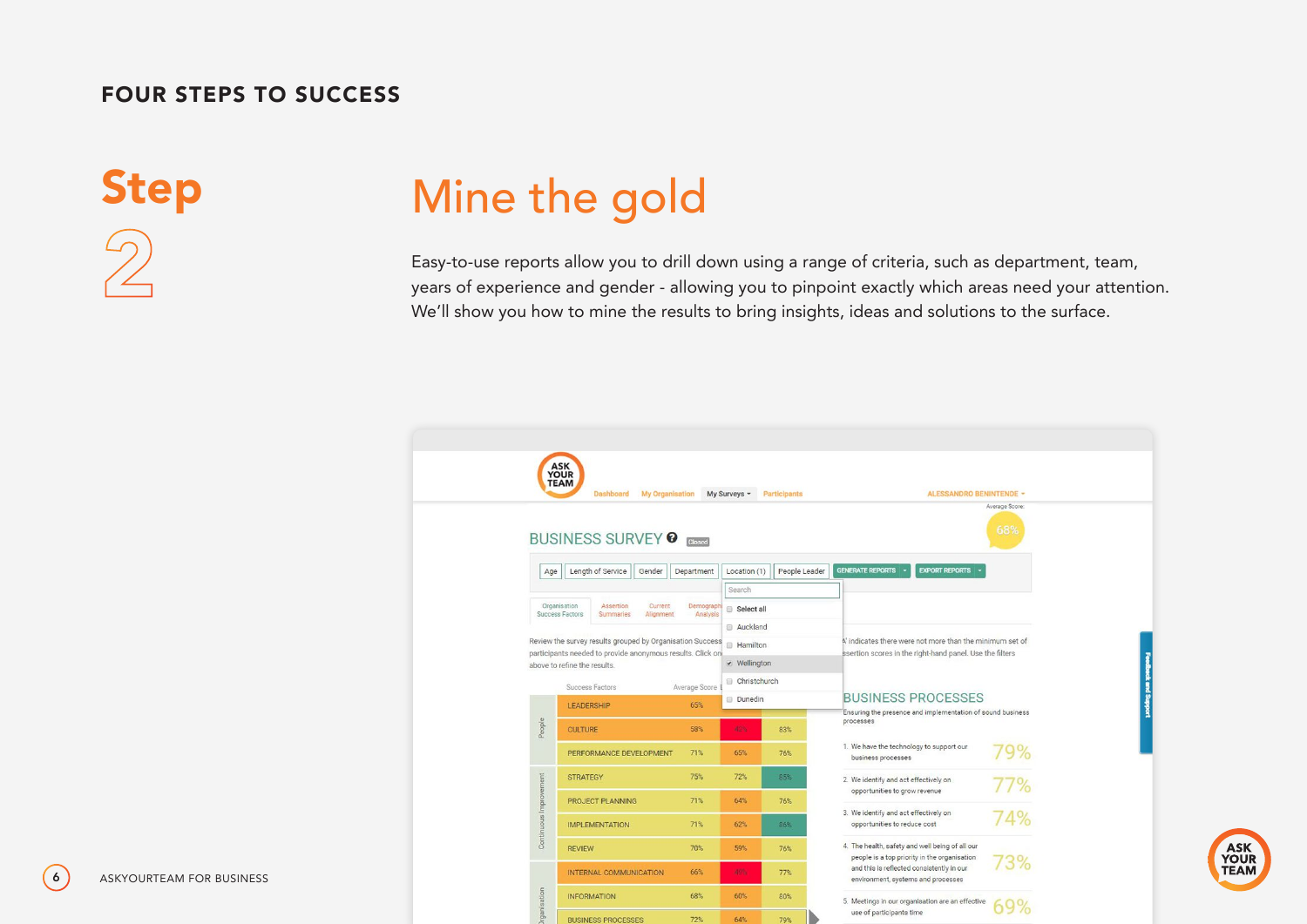Step Take action

You've found the gold; now it's time for action. We'll help you to translate your team's insights and ideas into action plans that everyone has a stake in. Drive accountability and collaboration by making survey results and progress visible across teams. Then watch performance soar.

| ASK<br>YOUR<br>TEAM<br>Dashboard<br><b>My Organisation</b><br>My Surveys -<br>Participants                                           |                         |           |
|--------------------------------------------------------------------------------------------------------------------------------------|-------------------------|-----------|
| <b>DELVING DEEPER &amp; GIOSBET</b>                                                                                                  |                         |           |
| <b>GENERATE REPORTS</b><br>Length of Service<br>People Manager<br>Department<br>Gender<br>Location<br>Age                            | <b>EXPORT REPORTS -</b> |           |
| Custom<br>Feedback                                                                                                                   |                         |           |
| <b>Custom Questions</b>                                                                                                              |                         |           |
| View responses to custom survey questions. When visible, click the speech bubble icon to view comments                               |                         |           |
| Question                                                                                                                             |                         | Comments  |
| Please provide potential ways that you feel would increase the effectiveness of communication.                                       |                         | $\bullet$ |
| Question<br>Yes                                                                                                                      | No                      | Comments  |
| Do you understand the vision and strategy for your business unit, and the role you play in achieving 50%<br>both of these?           | 50%                     | $\bullet$ |
| Question                                                                                                                             | Average Score Comments  |           |
| On a scale of 0 to 10 (0 being worst, and 10 being best), how well do you think Demonstration Ltd has performed in<br>the last year? | 6.3                     | $\bullet$ |

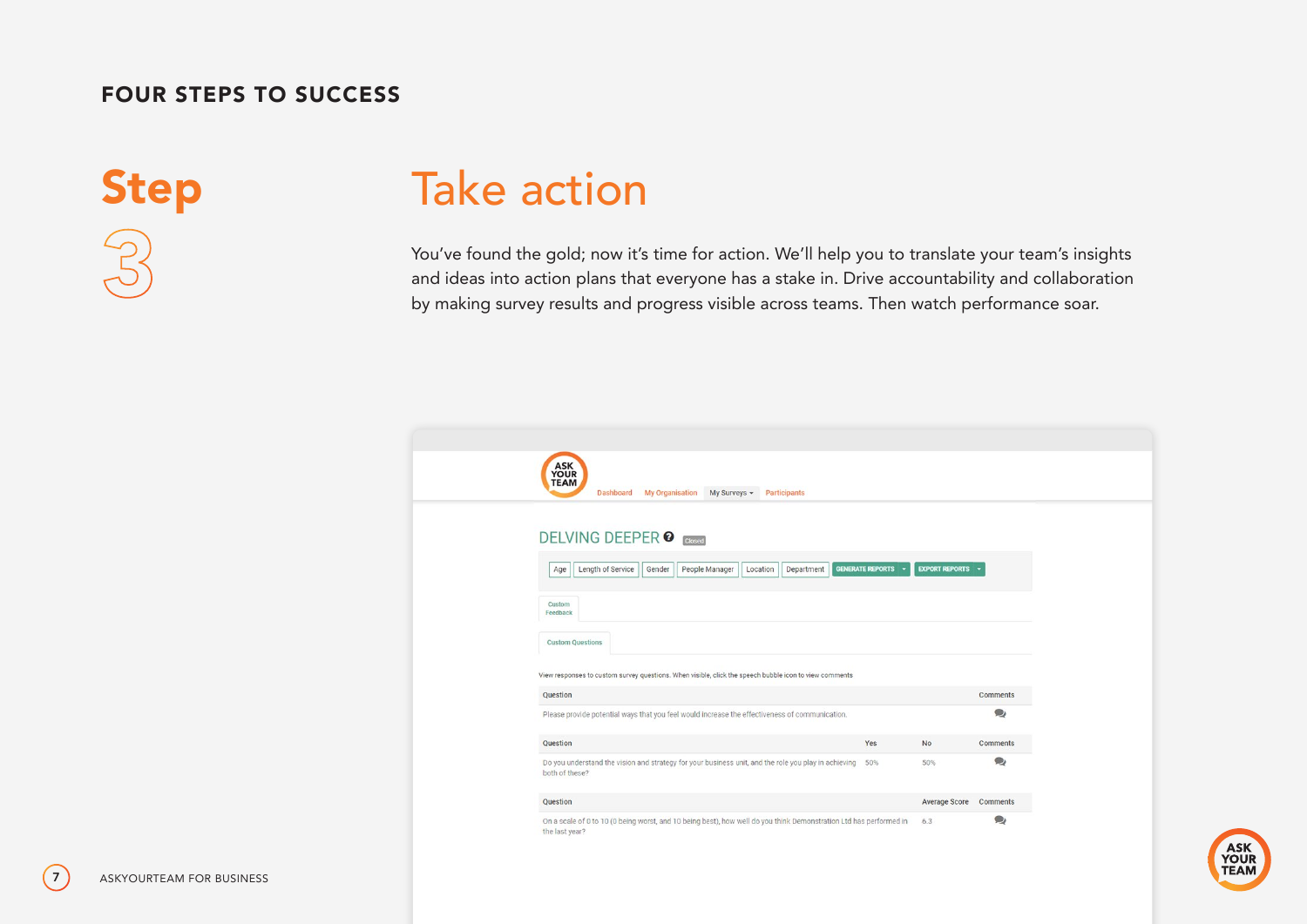## Step Retest and flex

We'll guide you through the first retesting phase, measuring progress and helping to drive performance breakthroughs. Continue to flex, refine and retest by easily asking whatever you want, whenever you want, of whomever you want. Get answers back fast, so together you can get on with building a more resilient and competitive business.



Institute for **Business Research** 

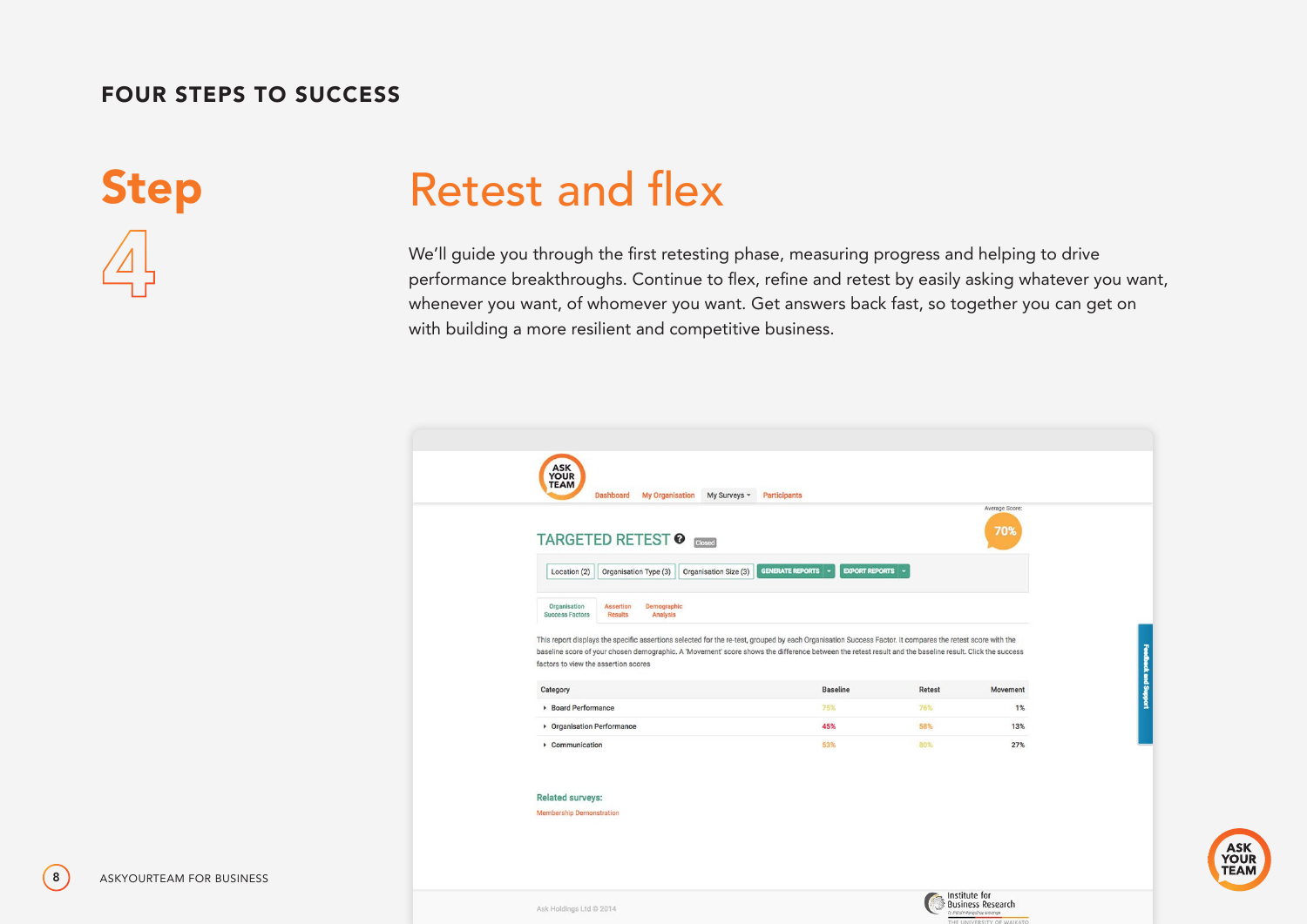#### SUPPORT

## We're with you every step of the way

Think of us as your expedition guides, here to help you discover gold. We're with you at every stage of the process to make sure you get the most out of the AskYourTeam system.

We'll work with you to:

- Lay the ground for a positive and seamless adoption of the AskYourTeam system across the business
- Customise the survey so that you're measuring what matters to your business
- Bring golden insights to the surface and develop action plans
- Retest and measure your progress
- Provide industry benchmarking data

"I can't speak highly enough of the quality of AskYourTeam's advice and guidance."

Alan Pollard, CEO, Pipfruit NZ

—

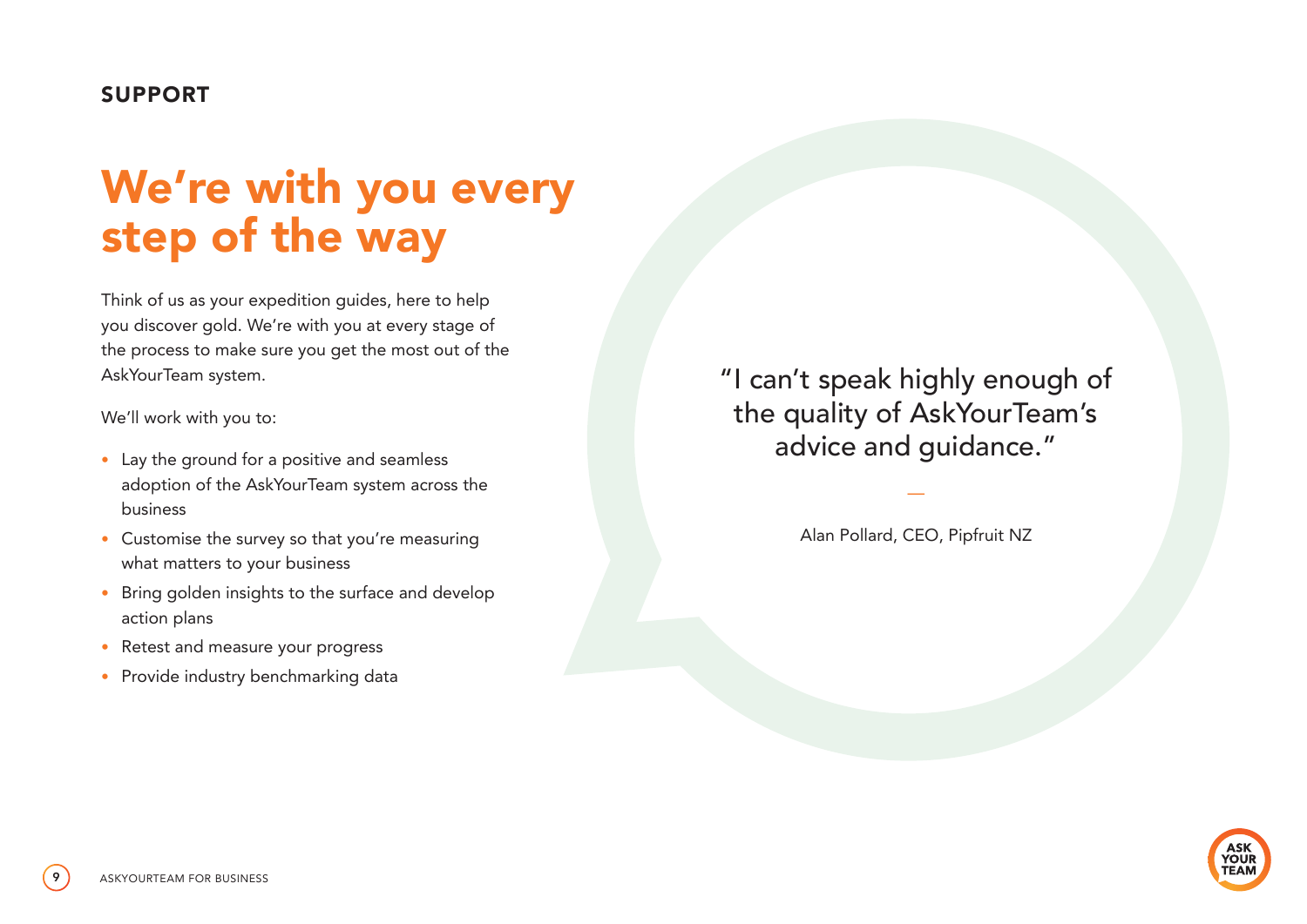#### RESEARCH

# Independently-validated methodology

We analysed the world's most highly-regarded leadership research to understand what the best-performing businesses have in common, and distilled those commonalities into 13 'organisational success factors'. These success factors cover traditional measures of engagement, such as leadership, culture and performance development; but also everything from project planning and communication, through to strategy and business processes. The AskYourTeam system is designed to measure how your business is performing in each of these areas.

Our methodology has been reviewed against every Harvard Business Review article on leadership and organisational performance from the past five years. It's also been independently validated by New Zealand's leading business school, The University of Waikato's Institute for Business Research.

You can be confident that by using AskYourTeam, you're measuring what matters.



### Institute for<br>Business Research Te Pūtahi Rangahau Umanga

THE UNIVERSITY OF WAIKATO

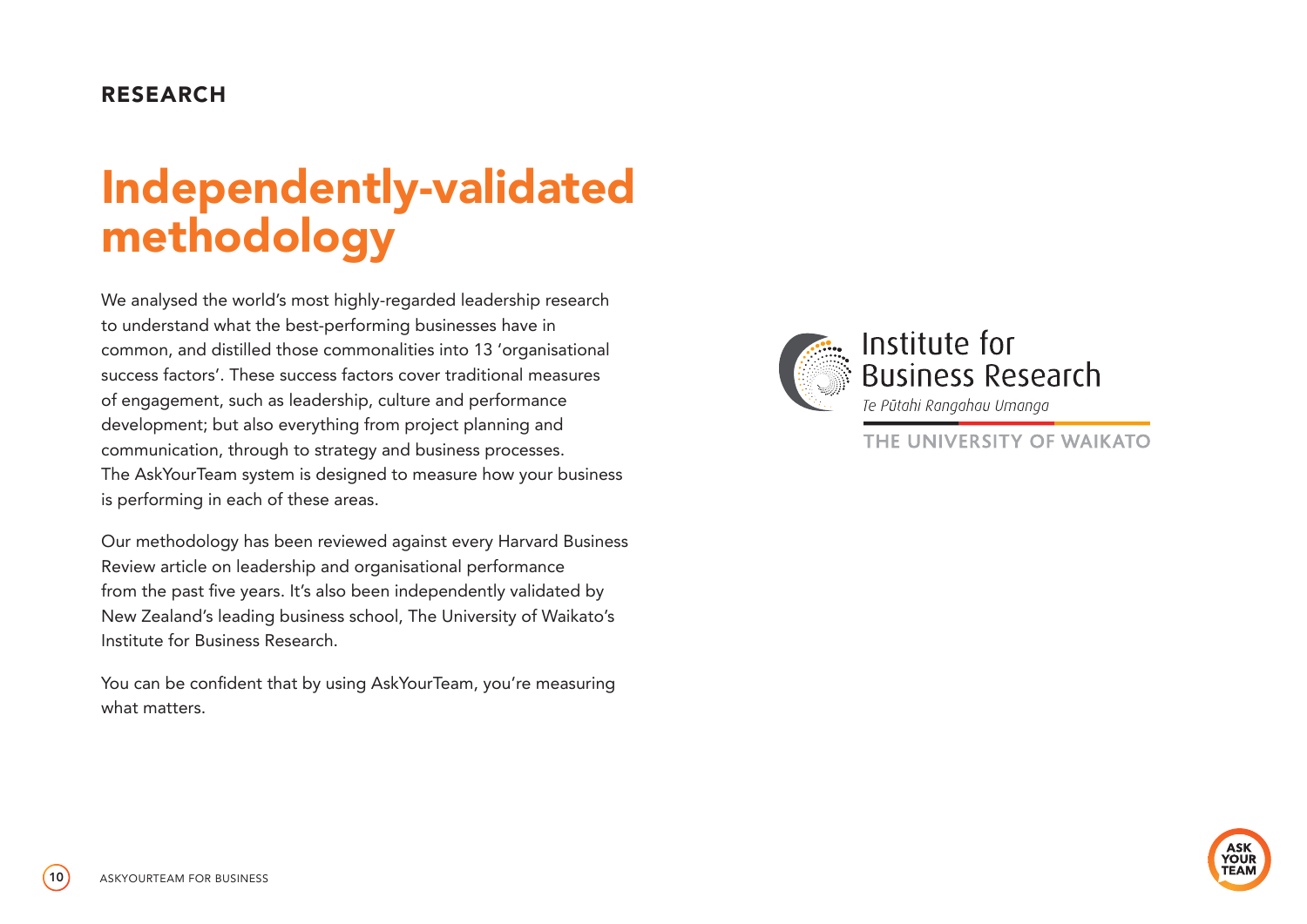"We made significant improvement across the whole business, but a couple of areas where we'd been performing pretty poorly showed the biggest improvement of all. It was just fantastic. It was a credit to the team."

> Mark Nevin, CEO, Swanndri

—

"It asks the right questions and enables us to have the right conversations at the right times."

Pati Bloor, People and Leadership Director, Smith & Smith

—